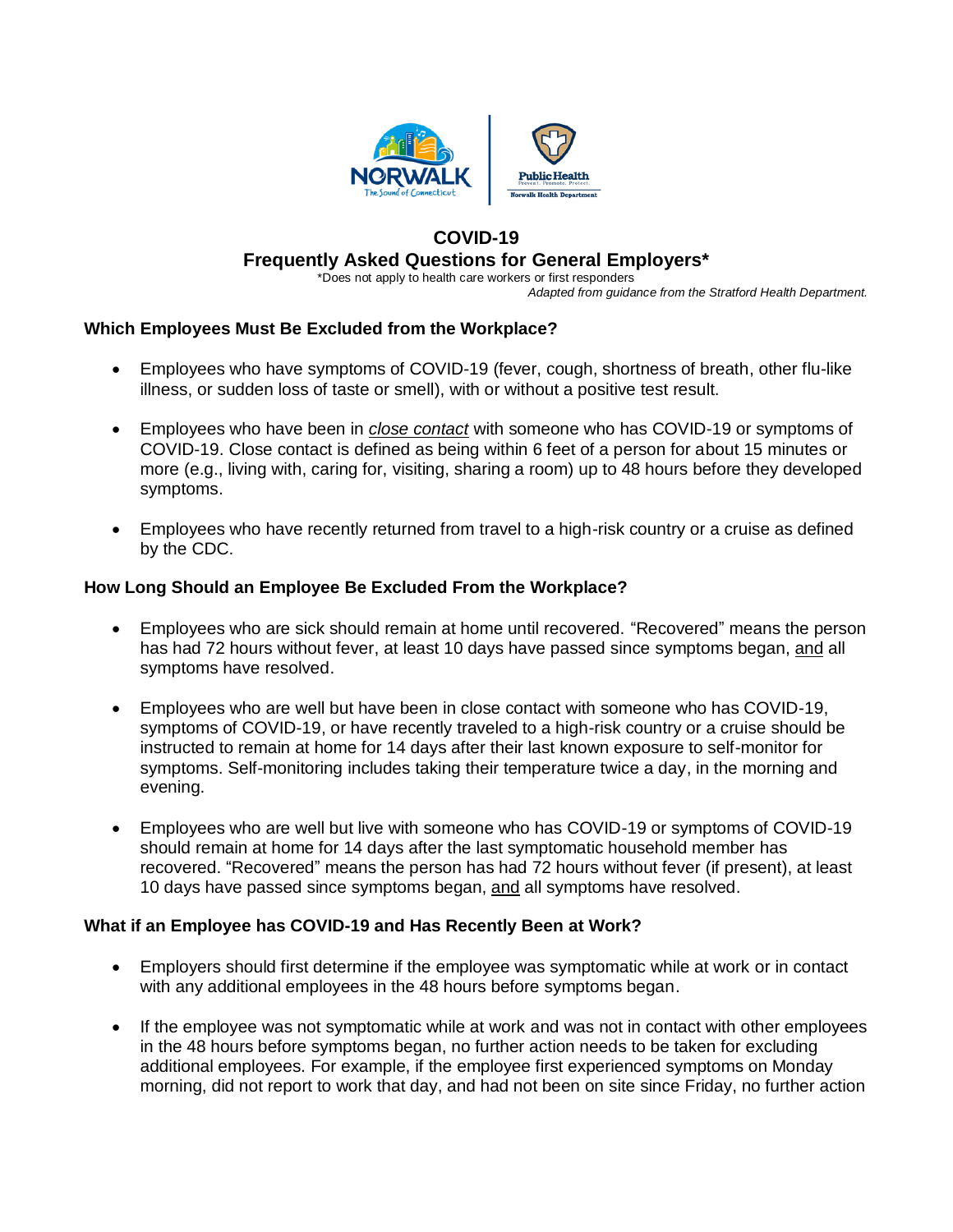to exclude additional employees is necessary. Employers should maintain cleaning and disinfecting procedures at all times.

• If the employee was symptomatic at work or was in contact with other employees in the 48 hours before symptoms began, all close office contacts should be sent home and remain at home for 14 days past the last known exposure to self-monitor for symptoms. Close contacts are defined as being within 6 feet of the person for about 15 minutes or more from 48 hours before symptoms began. Employers should maintain cleaning and disinfecting procedures at all times.

# **What Do I Do if an Employee Becomes Sick at Work?**

• The employee should be immediately isolated from others and sent home to self-manage symptoms or for medical treatment through their medical provider as appropriate.

# **What Can Employers Do to Stop the Spread of Coronavirus at the Workplace?**

- Distance employees as much as possible, but at least 6 feet apart.
- Clean and disinfect frequently touched surfaces.
- Allow for telecommuting as much as possible.
- Reinforce hand washing, hygiene practices, social distancing, and staying at home when feeling ill.
- Be flexible about sick time policies.
- Read the [CDC Resources for Businesses,](https://www.cdc.gov/coronavirus/2019-ncov/community/organizations/businesses-employers.html) including guidance for cleaning and disinfecting.

# **What if Employees have Questions about Coronavirus?**

Encourage employees to access the following resources for information on symptoms, testing, and other guidelines:

### Online:

- <https://www.norwalkct.org/coronavirus> or<https://www.norwalkct.org/citynews>
- <https://portal.ct.gov/coronavirus>
- <https://www.cdc.gov/coronavirus/2019-ncov/index.html>

### Hotlines:

- Nuvance Health COVID-19 Community Hotline: 888-667-9262; open daily, 8 am 6 pm [\(Nuvance Health COVID-19 page](https://patients.healthquest.org/novel-coronavirus-covid-19-update-2/) includes Frequently Asked Questions about testing.)
- Murphy Medical Associates (with multiple testing):<https://coronatestct.com/>
- Stamford Hospital Call Center: 203-276-4111; open daily, 7 am 7 pm
- Yale New Haven Health Call Center: 203-ASK-YNHH; open daily, 7 am 7 pm
- $\bullet$  CT 2-1-1

General questions can be directed to the Norwalk Health Department: [healthinfo@norwalkct.org](mailto:healthinfo@norwalkct.org) or 203-854-7776 *\*Note: Updated 5/7/20. Subject to change as the CDC learns more information about the virus.*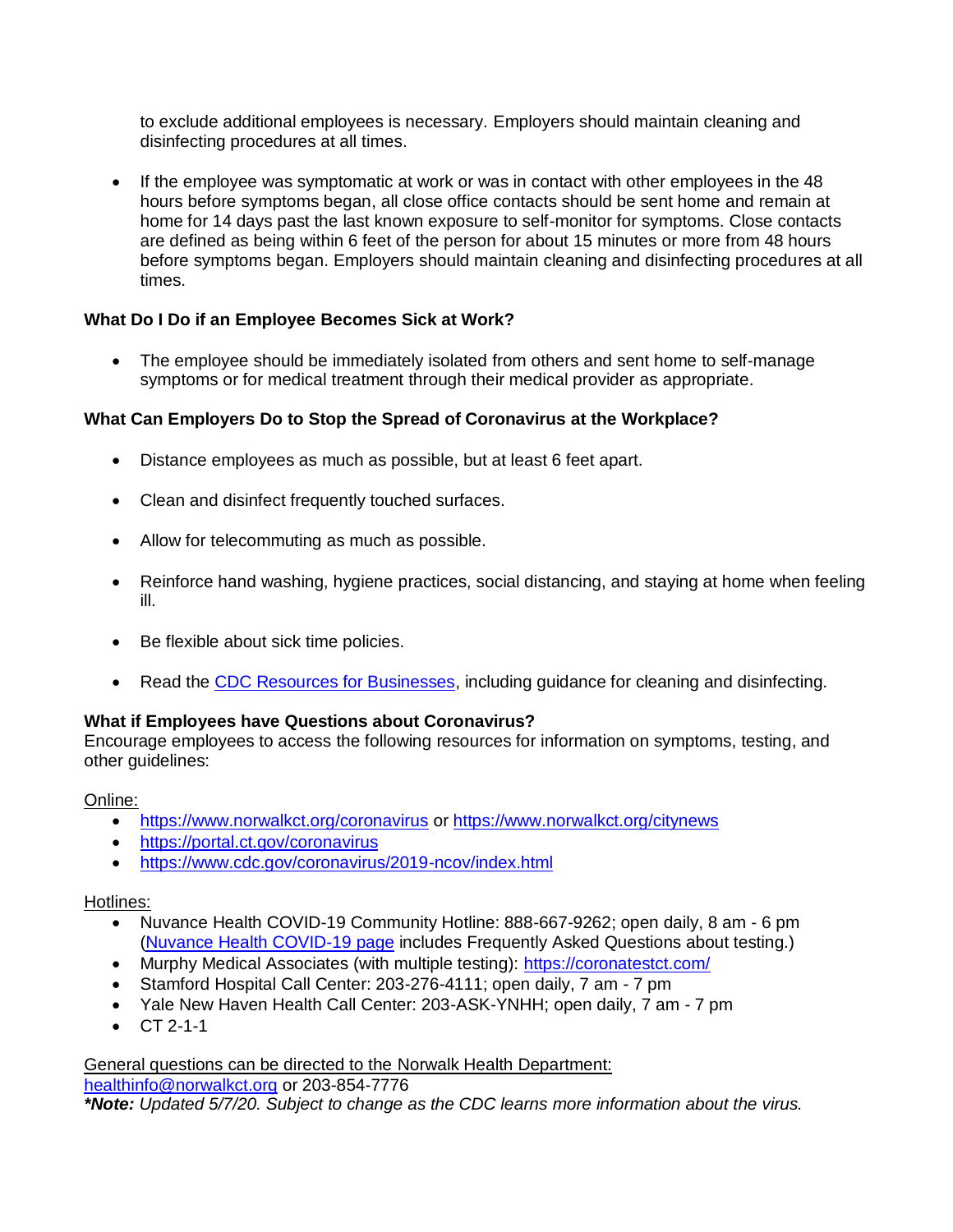

### **COVID-19 Preguntas Frecuentes para Los Empleadores Generales\***

\*No se aplica a trabajadores de la salud o personal de primeros auxilios *Adaptado de la guía del Departamento de Salud de Stratford.* 

### **¿Qué empleados deben ser excluidos del lugar de trabajo?**

- Empleados que tienen síntomas de COVID-19 (fiebre, tos, falta de aliento, otras enfermedades similares a la gripe o pérdida repentina del sentido del gusto o del olfato), con o sin resultado positivo de la prueba.
- Empleados que han estado en contacto cercano con alguien que tiene COVID-19 o síntomas de COVID-19. El contacto cercano se define como estar a menos de 6 pies de distancia de una persona durante aproximadamente 15 minutos o más (por ejemplo, convivir, cuidar, visitar, compartir una habitación) desde 48 horas previas antes de que se desarrollaran los síntomas.
- Empleados que han regresado recientemente de un viaje a un país de alto riesgo o un crucero según lo definido por los CDC.

#### **¿Cuánto tiempo debe excluirse a un empleado del lugar de trabajo?**

- Los empleados que estén enfermos deben permanecer en casa hasta que se recuperen. "Recuperado" significa que la persona ha tenido 72 horas sin fiebre, han pasado al menos 10 días desde que comenzaron los síntomas y todos los síntomas han desaparecido.
- Los empleados que están bien pero que han estado en contacto cercano con alguien que tiene COVID-19, síntomas de COVID-19, o que han viajado recientemente a un país de alto riesgo o un crucero deben recibir instrucciones de permanecer en casa durante 14 días después de su última exposición, para hacerse un autocontrol para detectar cualquier síntoma. El autocontrol incluye tomar su temperatura dos veces al día, en la mañana y en la noche.
- Los empleados que están bien pero que viven con alguien que tiene COVID-19 o síntomas de COVID-19 deben permanecer en casa durante 14 días después de que el último miembro sintomático del hogar se haya recuperado. "Recuperado" significa que la persona ha tenido 72 horas sin fiebre (si está presente), han pasado al menos 10 días desde que comenzaron los síntomas y todos los síntomas han desaparecido.

### **¿Qué sucede si un empleado tiene COVID-19 y ha estado recientemente en el trabajo?**

- Los empleadores primero deben determinar si el empleado tuvo sintomas mientras estaba en el trabajo o estuvo en contacto con cualquier empleado adicional en las 48 horas previas a que los síntomas comenzaran.
- Si el empleado no tuvo sintomas mientras estaba en el trabajo y no estuvo en contacto con otros empleados en las 48 horas previas antes de que comenzaran los síntomas, no es necesario tomar medidas adicionales para excluir a los empleados adicionales. Por ejemplo, si